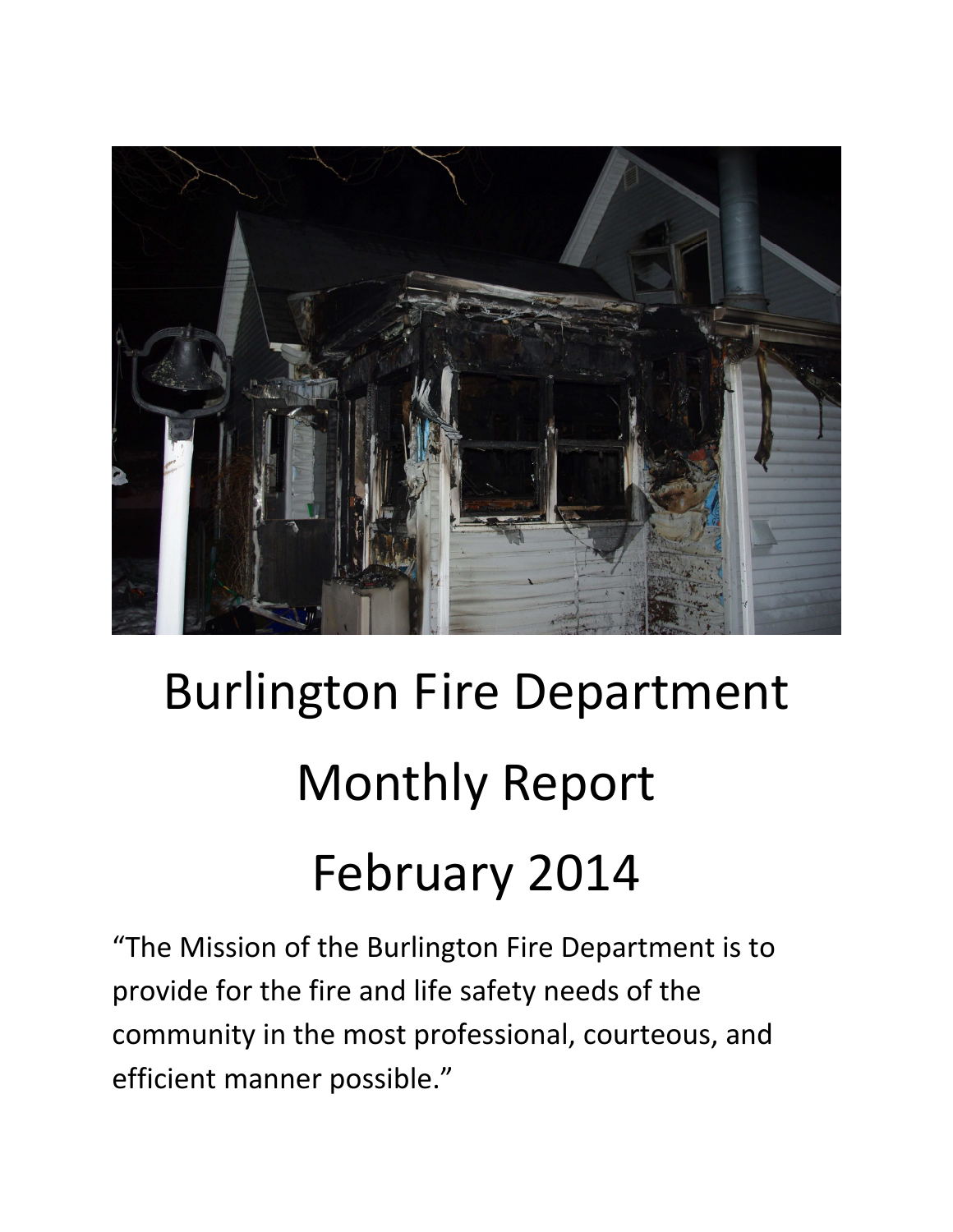#### **Operations**

We had 290 ambulance calls and 110 fire-related incidents in February. Total estimated fire loss was \$93,150 from a total property value of \$5,213,800 (saved \$5,120,650). Average response time (alarm time to on scene) for structure fires was 3 minutes 41 seconds. Average response time for ambulance calls was 6 minutes.

The photo above is from a house fire on South Leebrick Street that occurred on Feb. 26<sup>th</sup>. Firefighters were able to quickly enter and contain fire damage to the rear of the home. Although firefighters did have issues with the first fire hydrant used, it had little effect on the outcome of their fire attack. The second hydrant used was directly across the street from the first one.

#### **Fire Prevention**

 Fire Marshal Crooks completed 32 inspections or re-inspections in February. In those 32 inspections he found 91 violations including some significant lifesafety issues. Violations included improper electrical wiring, a dead bolted emergency exit, improper venting of carbon monoxide into an occupied space, and a lack of working smoke detectors.

#### **Training**

Fire Department members attended a variety of classes in February both in the stations and out of town. Frank Cammarata of  $1<sup>st</sup>$  Call Explosive Solutions provided 3 days of explosives training at Central Station. He went over some common types of explosives we may encounter and provided a demonstration.

Three members were able to attend the Annual State Fire School in Ames. Two of the members took the Fire Officer II course of instruction which is required before testing and certification as a Fire Officer II. Battalion Chief Workman and I attended the Mutual Aid Box Alarm System Conference in Illinois. We also hosted the Burlington Police Department for 2 mornings of CPR and hazardous materials training.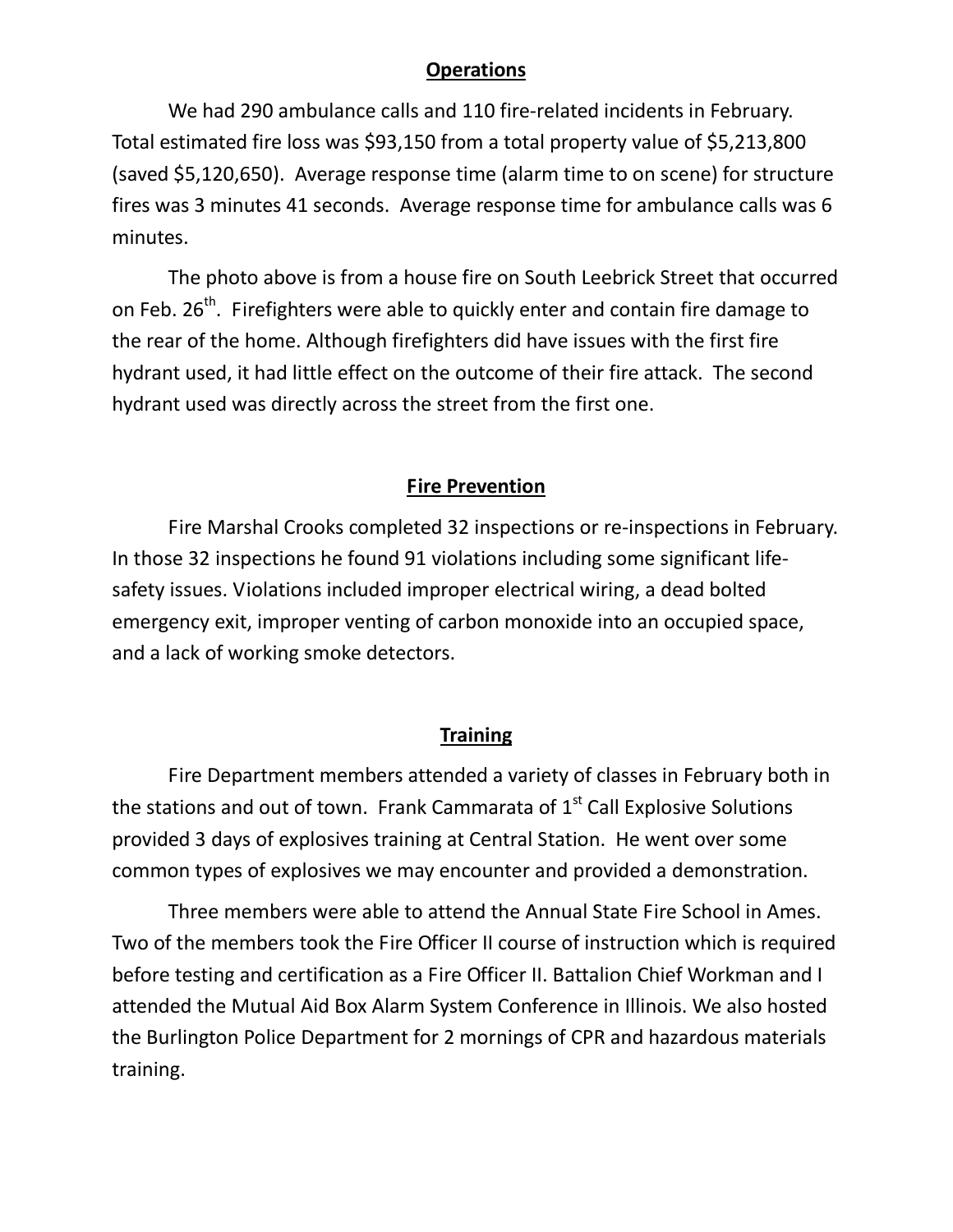#### **Administration**

On Feb. 24<sup>th</sup>, we hosted the Des Moines County Firefighter's Association meeting at Central Station. The meeting consisted of a meal, training session, and business meeting. IAFF Local 301 bought the food and prepared the meal. Kurt Levetzow of the Iowa DNR made a presentation on open burning, asbestos considerations, and training fires.

 Dana Hunter, Billing Manager, has been receiving good returns from the Iowa Offset Program. For the month of February, she has pending payments in excess of \$47,000. The majority of the dollar amount is from past due ambulance bills dating back to 2004. There is also a mix of parking fines, hazmat fees, and a water bill.

 I attended a Fire-Based EMS meeting in Cedar Rapids at their new Central Fire Station. We discussed various issues including billing and collections, reporting software, and budgets. We were also given a tour of the station.

On Feb. 25<sup>th</sup>, the Civil Service Commission approved an updated Firefighter Recruit Process. We now have a recruit test scheduled for April 4<sup>th</sup> and 5<sup>th</sup>. It will include a written exam followed by a physical agility test.

Sincerely,

Matt Trexel Fire Chief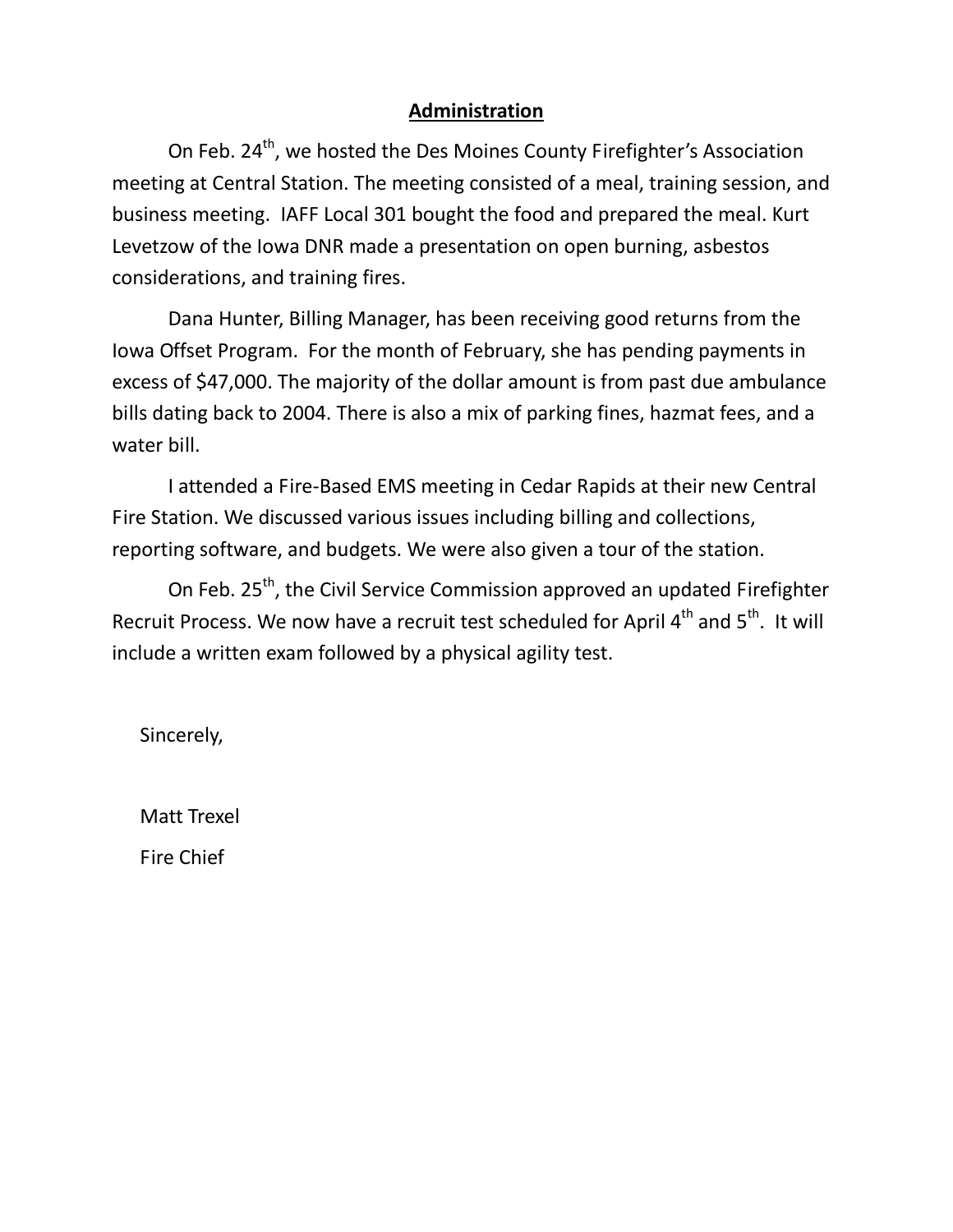

# **Incident Types and Volume for February 2014**

# **Ambulance Responses by District for February 2014**